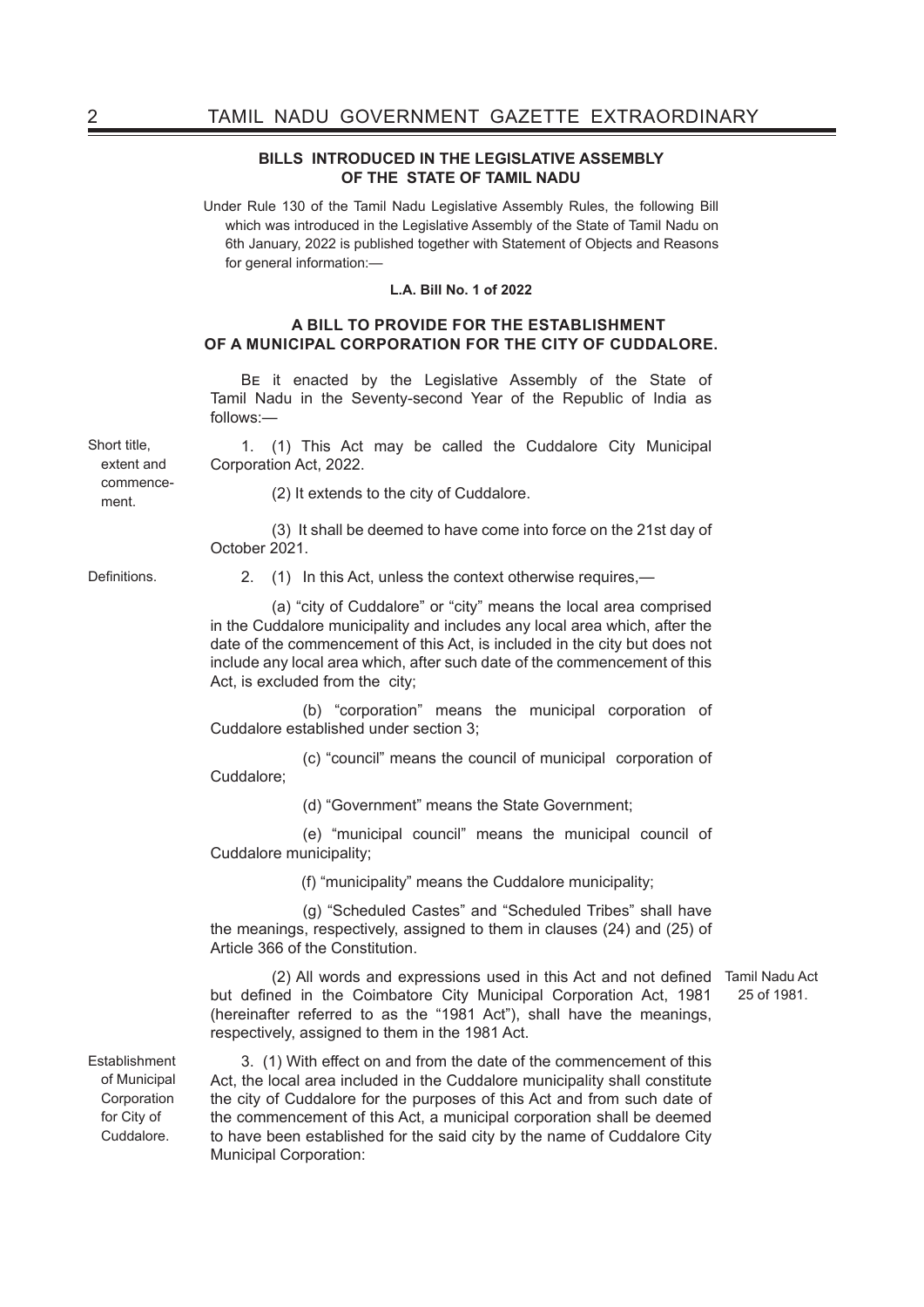Provided that the Government may, from time to time, after consultation with the corporation, by notification, alter the limits of the city constituted under this sub-section so as to include therein or to exclude therefrom the areas specified in the notification:

Provided further that the power to issue a notification under this sub-section shall be subject to previous publication.

(2) The corporation shall, by the said name, be a body corporate, having perpetual succession and a common seal with power to acquire, hold and dispose of property and to enter into contracts and may by its corporate name, sue and be sued.

(3) The Cuddalore municipality, functioning immediately before the date of the commencement of this Act, shall be deemed to have been abolished from such date of the commencement of this Act.

4. The municipal authorities charged with carrying out the provisions Municipal of this Act shall be,—

authorities.

- (a) a Mayor;
- (b) a council;
- (c) a standing committee;
- (d) a wards committee; and
- (e) a commissioner.

5. (1) Save as otherwise provided in sub-section (2), the council shall Constitution of consist of such number of councillors elected in the manner laid down in this Act as may be fixed by the Government, by notification, from time to time, so, however, that the total number of councillors of the council shall not exceed seventy two at any time. council.

(2) The following persons shall also be represented in the council, namely:—

 (a) the members of the House of the People representing constituencies which comprise wholly or partly the area of the corporation and the members of the Council of States registered as electors within the area of the corporation;

 (b) all the members of the Tamil Nadu Legislative Assembly representing constituencies which comprise wholly or partly the area of the corporation.

(3) The persons referred to in sub-section (2) shall be entitled to take part in the proceedings but shall not have the right to vote in the meetings of the council.

(4) Seats shall be reserved for the persons belonging to the Scheduled Castes and the Scheduled Tribes in the council and the number of seats so reserved shall bear, as nearly as may be, the same proportion to the total number of seats to be filled by direct election in the council as the population of the Scheduled Castes in the city or of the Scheduled Tribes in the city bears to the total population of the city.

(5) Seats shall be reserved for women belonging to the Scheduled Castes and the Scheduled Tribes, from among the seats reserved for the persons belonging to the Scheduled Castes and the Scheduled Tribes, which shall not be less than fifty per cent of the total number of seats reserved for the persons belonging to the Scheduled Castes and the Scheduled Tribes.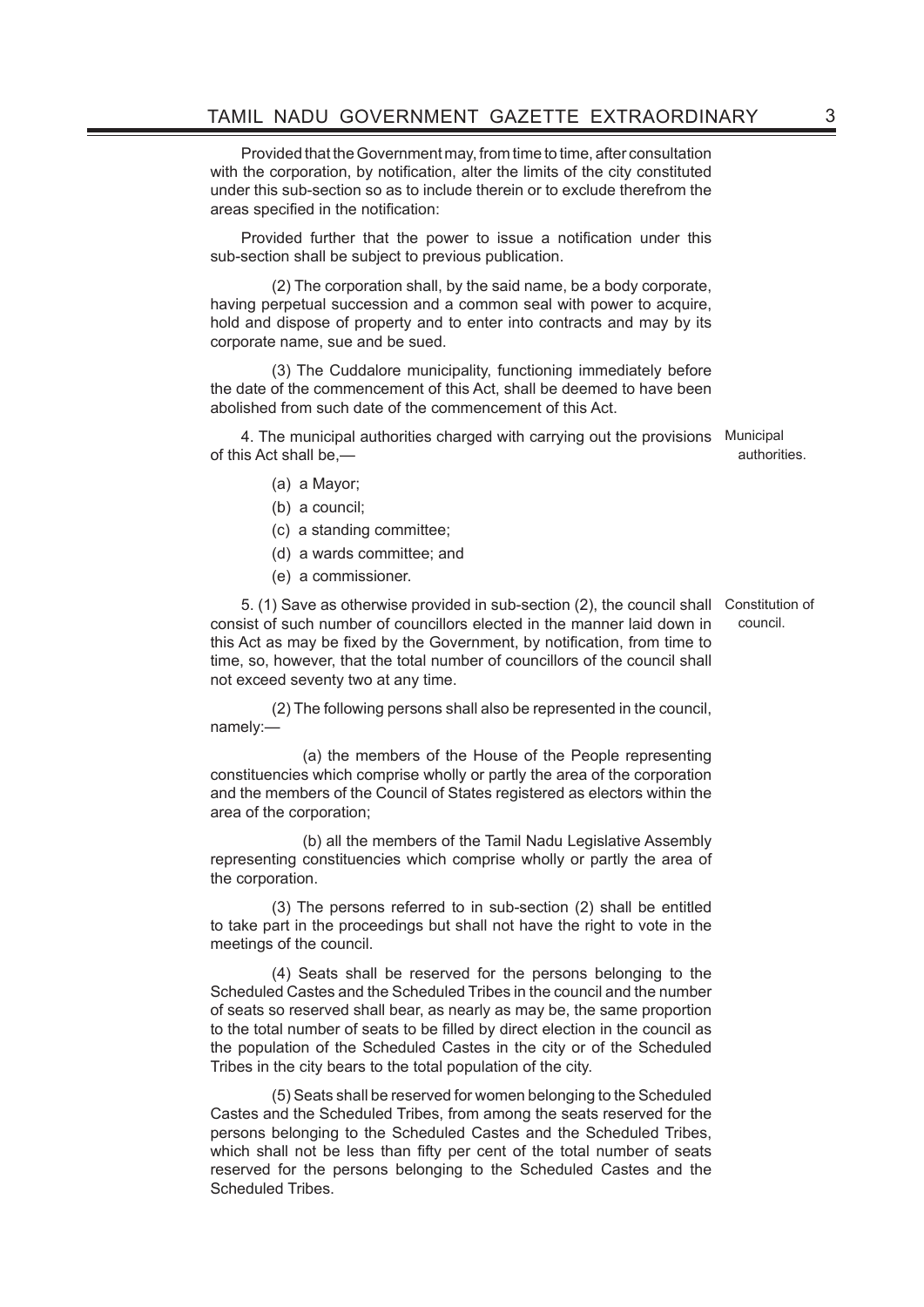(6) Seats shall be reserved for women in the council and the number of seats reserved for women shall not be less than fifty per cent including the number of seats reserved for women belonging to the Scheduled Castes and Scheduled Tribes of the total number of seats in the council.

(7) The reservation of seats under sub-sections (4) and (5) shall cease to have effect on the expiry of the period specified in Article 334 of the Constitution.

Duration of corporation.

6. (1) The corporation, unless sooner dissolved, shall continue for five years from the date appointed for its first meeting after each ordinary election and no longer and the said period of five years shall operate as a dissolution of the corporation.

(2) An election to constitute the corporation shall be completed,—

 (a) before the expiry of its duration specified in sub-section (1); or

 (b) before the expiration of a period of six months from the date of its dissolution:

 Provided that where the remainder of the period for which the dissolved corporation would have continued, is less than six months, it shall not be necessary to hold any election, under this sub-section for constituting the corporation for such period.

Tamil Nadu **District** Municipalities Act, 1920 not to apply

7. (1) Subject to the provisions of sub-sections (2) and (3), the Tamil Nadu Act Tamil Nadu District Municipalities Act, 1920 (hereinafter referred to as the "District Municipalities Act") shall, with effect on and from the date of the commencement of this Act, cease to apply to the local area comprised within the city of Cuddalore.

V of 1920.

 (2) Such cessor shall not affect,—

 (a) the previous operation of the District Municipalities Act in respect of the local area comprised within the city of Cuddalore;

 (b) any penalty, forfeiture or punishment incurred in respect of any offence committed against the District Municipalities Act; or

 (c) any investigation, legal proceedings or remedy in respect of such penalty, forfeiture or punishment, and any such penalty, forfeiture or punishment may be imposed as if this Act had not been passed.

(3) Notwithstanding anything contained in sub-section (1), all appointments, notifications, notices, rules, bye-laws, regulations, orders, directions, licences, permissions, schemes, forms and powers, made or issued or conferred under the District Municipalities Act and in force on the date of the commencement of this Act shall, so far as they are not inconsistent with the provisions of this Act, continue to be in force in the local area comprised within the city of Cuddalore until they are replaced by the appointments, notifications, notices, rules, bye-laws, regulations, orders, directions, licences, permissions, schemes, forms and powers to be made or issued or conferred under this Act.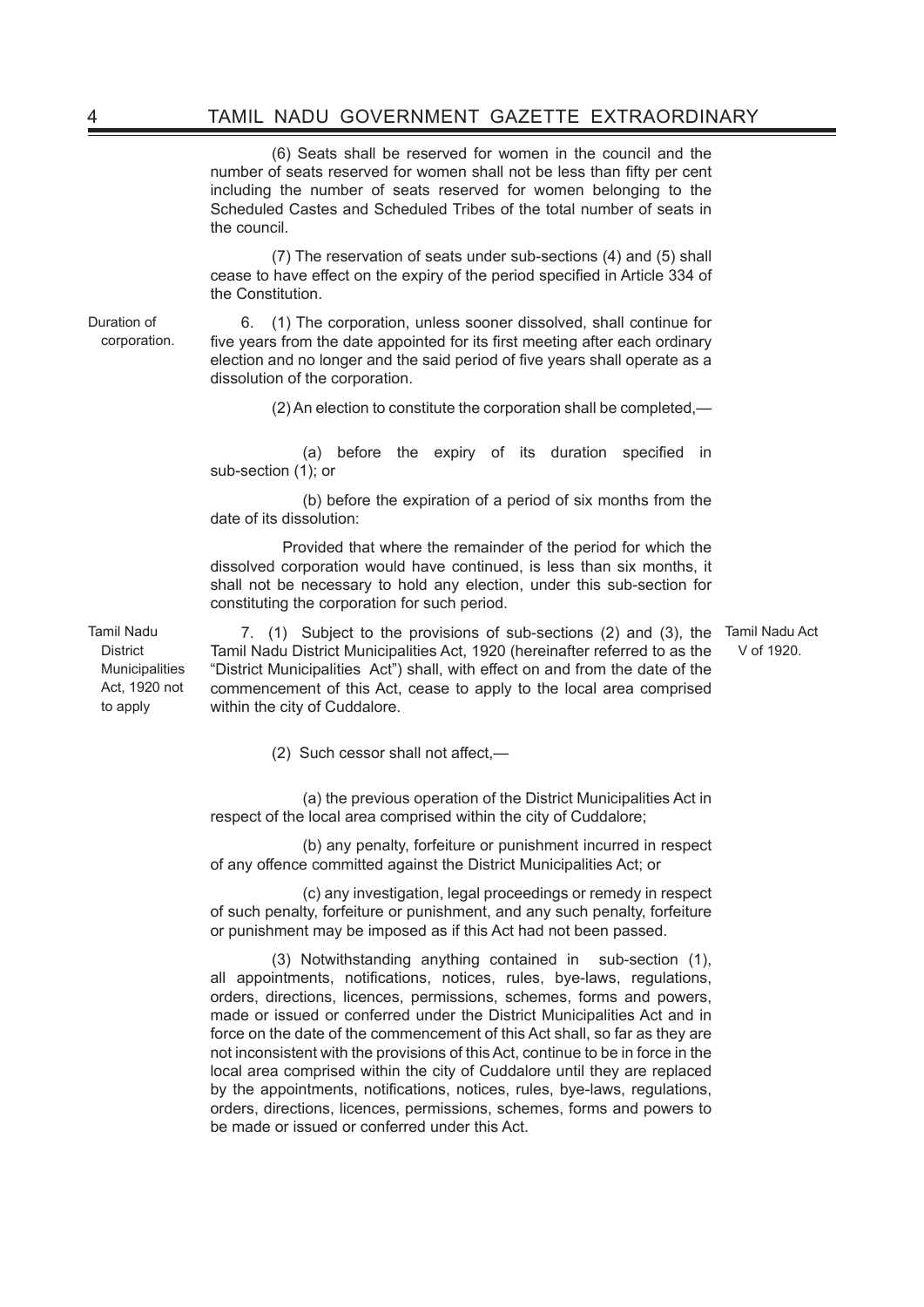8. (1) Save as otherwise expressly provided herein, all the provisions of the 1981 Act, including the provisions relating to the levy and collection of any tax or fee are hereby extended to and shall apply, *mutatis mutandis* to the corporation and the 1981 Act shall, in relation to the corporation, be read and construed as if the provisions of this Act had formed part of the 1981 Act.

Application of provisions of 1981 Act to corporation.

(2) For the purpose of facilitating the application of the provisions of the 1981 Act to the corporation, the Government may, by notification, make such adaptations and modifications of the 1981 Act and the rules and bye-laws made thereunder, whether by way of repealing, amending or suspending any provisions thereof, as may be necessary or expedient and thereupon, the 1981 Act and the rules made thereunder, shall apply to the corporation subject to the adaptations and modifications so made.

 (3) Notwithstanding that no provision or insufficient provision has been made under sub-section (2) for the adaptation of the provisions of the 1981 Act, or the rules and bye-laws made thereunder, any court, tribunal or authority required or empowered to enforce these provisions may, for the purpose of facilitating their application to the corporation, construe these provisions in such manner, without affecting the substance, as may be necessary or proper having regard to the matter before the court, tribunal or authority.

 (4) In the 1981 Act as extended and applied to the city of Cuddalore,—

 (a) any reference to the city of Coimbatore and Coimbatore municipality, shall by reason of this Act, be construed as a reference to the city of Cuddalore and Cuddalore municipality, respectively; and

 (b) any reference to the Coimbatore Corporation, Corporation of Coimbatore and Municipal Corporation of Coimbatore, shall by reason of this Act, be construed as a reference to the Cuddalore Corporation, Corporation of Cuddalore and Municipal Corporation of Cuddalore, respectively.

9. (1) All property, all rights of whatever kind, used, enjoyed or Transitional possessed by and all interests of whatever kind owned by or vested in, or held in trust by or for the municipal council with all rights of whatever kind used, enjoyed or possessed by the municipal council as well as all liabilities legally subsisting against the municipal council, on and from the date of the commencement of this Act and subject to such directions as the Government may, by general or special order, give in this behalf, vest with the corporation.

(2) All arrears of taxes or other payments by way of composition for a tax, or due for expenses or compensation, or otherwise due to the municipal council on the date of such commencement may be recovered as if they had accrued to the corporation and may be recovered as if such arrears or payments had become due, under the provisions of this Act.

(3) All taxes, fees and duties, which immediately before the date of the commencement of this Act were being levied by the municipal council shall be deemed to have been levied by the corporation under the provisions of this Act and shall continue to be in force accordingly until such taxes, fees and duties are revised, cancelled or superseded by anything done or any action taken under this Act.

provisions.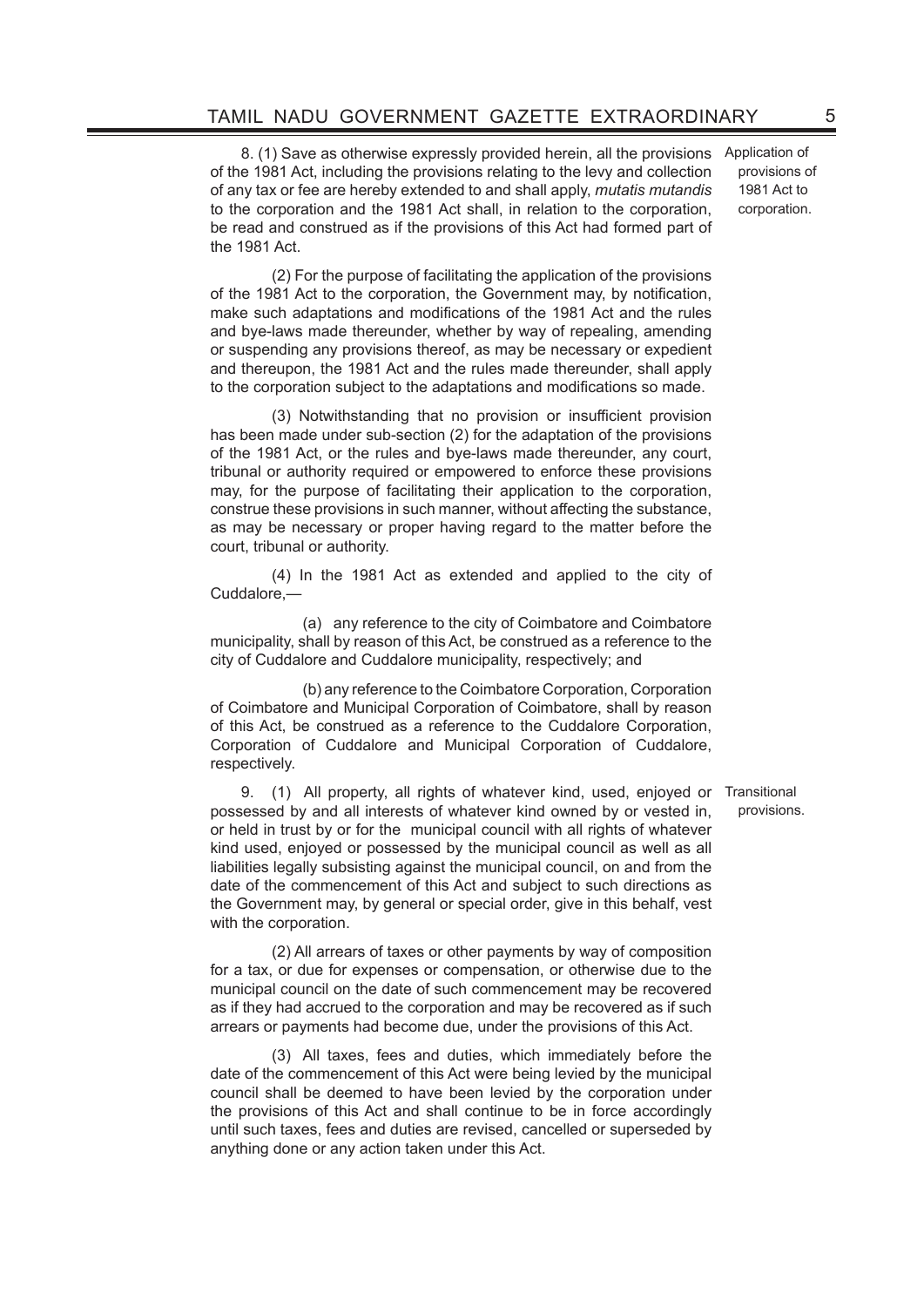(4) All proceedings taken by, or against, the municipal council or authority or any person under the District Municipalities Act may be continued by, or against, the corporation, authority or person as if such proceedings had been commenced under the provisions of this Act.

(5) Any action taken under the District Municipalities Act, by any authority before the date of such commencement shall be deemed to have been taken by the authority competent to take such action under this Act as if this Act had been in force.

 (6) Notwithstanding anything contained in this Act, every officer or employee who, immediately before the date of the commencement of this Act, was in the service of the municipality shall, on and from the date of such commencement, be deemed to be an officer or employee of the corporation:

Provided that—

 (a) the terms and conditions applicable to such officers and employees consequent on their absorption in the service of the corporation shall not be less favourable than those applicable to such employees immediately before the date of such commencement, as regards pay and allowances, leave, pension, gratuity, provident fund and age of superannuation; and

 (b) the service rendered by any such officer or other employee under the municipality upto the date of such commencement shall be deemed to be service under the corporation and he shall be entitled to count that service for the purpose of increment, leave, pension, provident fund and gratuity:

 Provided further that any officer or other employee serving in the municipality shall be given an option to be exercised within such time and in such manner as may be prescribed either to be absorbed in the service of the corporation or to be transferred to the service referred to in section 73-A of the District Municipalities Act or to be retrenched from the service of the municipality on such retrenchment benefits as may be prescribed.

(7) Any division of the Cuddalore municipality into wards, made under the District Municipalities Act, and in force on the date of the commencement of this Act shall be deemed to be a division of the corporation until altered.

 (8) The electoral roll prepared for the Cuddalore municipality under the District Municipalities Act, and in force on the date of the commencement of this Act, shall be deemed to be the electoral roll for the corporation until a new electoral roll is prepared and published and the part of the electoral roll relating to each ward of the municipality shall be deemed to be the list of the electoral roll for the corresponding division of the corporation.

Appointment of Special Officer. 10. (1) There shall be appointed by the Government, by notification, a Special Officer to exercise the powers, perform the duties and discharge the functions of—

- (a) the council,
- (b) the standing committee,
- (c) the commissioner, and
- (d) the wards committee.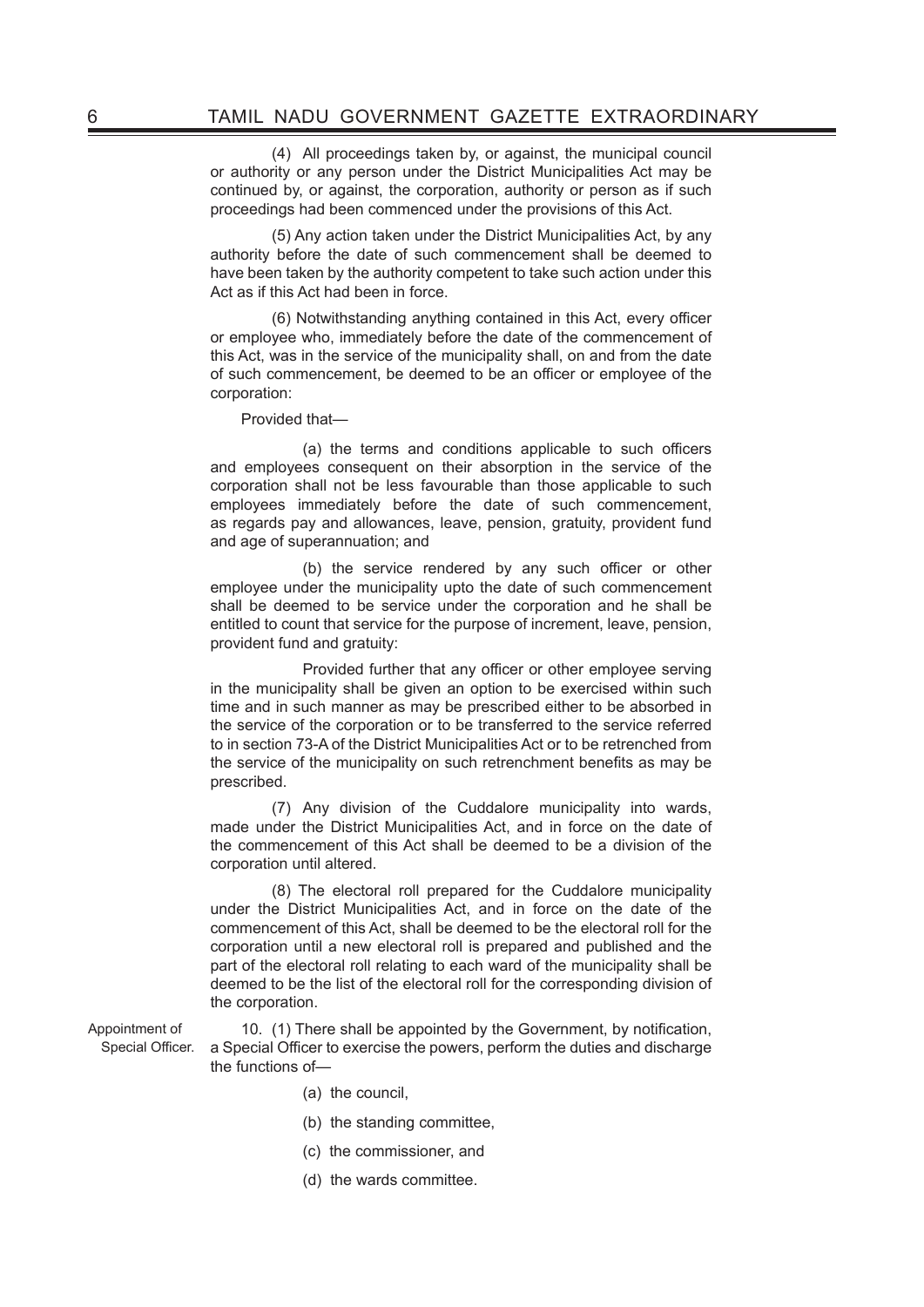(2) The Special Officer shall exercise the powers, perform the duties and discharge the functions.

(a) of the corporation, until the elected councillors come into

 (b) of the standing committee, until a standing committee is appointed by the corporation; and

office;

Tamil Nadu

2021.

 (c) of the commissioner, until a commissioner is appointed by the Government and such officer may, if the Government so direct, receive remuneration for his services from the municipal fund.

 (3) Until a new Special Officer is appointed by the Government under sub-section (1), the Special Officer of the municipality functioning immediately before the date of commencement of this Act shall be deemed to be the Special Officer of the corporation and he shall exercise the powers and perform the duties and discharge the functions as those exercised, performed and discharged by the Special Officer appointed under sub-section (1).

 (4) The Special Officer appointed under sub-section (1) shall hold office for six months from the date of his appointment or until the day on which the first meeting of the council is held after ordinary elections to the corporation, whichever is earlier.

11. (1) The Government may make rules for carrying out the purposes Power to make of this Act.

rules.

(2) (a) All rules made under this Act shall be published in the *Tamil Nadu Government Gazette* and, unless they are expressed to come into force on a particular day, shall come into force on the day on which they are so published.

 (b) All notifications issued under this Act shall, unless they are expressed to come into force on a particular day, come into force on the day on which they are so published.

 (3) Every rule made or notification or order issued under this Act shall, as soon as possible, after it is made or issued, be placed on the table of the Legislative Assembly, and if, before the expiry of the session in which it is so placed or the next session, the Assembly makes any modification in any such rule or notification or order, or the Assembly decides that the rule or notification or order should not be made or issued, the rule or notification or order shall thereafter have effect only in such modified form or be of no effect, as the case may be, so, however, that any such modification or annulment shall be without prejudice to the validity of anything previously done under that rule or notification or order.

12. If any difficulty arises in giving effect to the provisions of this Act, Power to remove the Government may, by an order published in the *Tamil Nadu Government Gazette*, make such provisions not inconsistent with the provisions of this Act as appear to them to be necessary or expedient for removing the difficulty:

Provided that no such order shall be made after the expiry of two years from the date of the commencement of this Act.

Ordinance 1 of hereby repealed. 13. (1) The Cuddalore City Municipal Corporation Ordinance, 2021 is Repeal and

> (2) Notwithstanding such repeal, anything done, any action taken or any direction given under the said Ordinance, shall be deemed to have been done, taken or given under this Act.

difficulties.

saving.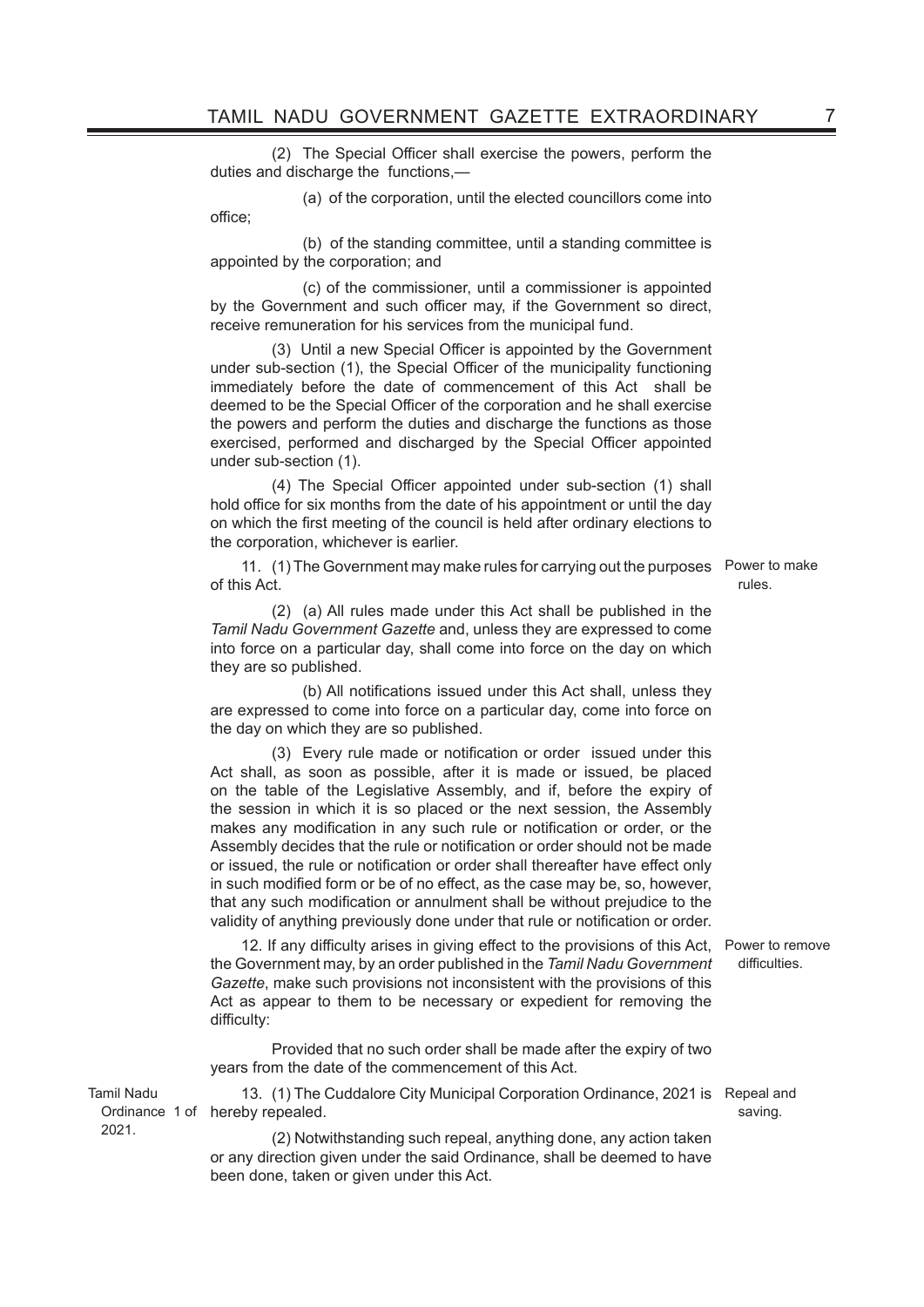#### **STATEMENT OF OBJECTS AND REASONS.**

As per the 2011 population census, the percentage of urban population in the State of Tamil Nadu was 48.45. Now the percentage of population living in urban areas to the total population has increased to over 53 per cent. It has therefore become essential to merge the areas having urban characteristics adjoining Corporations and Municipalities with the respective urban local bodies and to create necessary infrastructure in those areas.

**2.** Based on this, the Hon'ble Minister for Municipal Administration, among other things, made an announcement on the floor of the Legislative Assembly during the Demand for Grant of this department for the year 2021-2022, that, Cuddalore Special Grade Municipality and the adjoining urbanised Local Bodies will be merged and upgraded as Cuddalore City Municipal Corporation. Accordingly, as an initial measure of achieving the above objective, the Government decided to upgrade the Cuddalore Special Grade Municipality with its present territorial limits, as Cuddalore City Municipal Corporation.

**3.** The Government, therefore, decided to undertake a legislation adapting the provisions of the Coimbatore City Municipal Corporation Act, 1981 (Tamil Nadu Act 25 of 1981), with such modifications as are necessary. Accordingly, the Hon'ble Governor promulgated the Cuddalore City Municipal Corporation Ordinance, 2021 (Tamil Nadu Ordinance 1 of 2021) on the 20th October 2021 and the same was published in the *Tamil Nadu Government Gazette* Extraordinary, dated the 21st October 2021.

**4.** The Bill seeks to replace the said Ordinance.

**K.N. NEHRU,** *Minister for Municipal Administration.*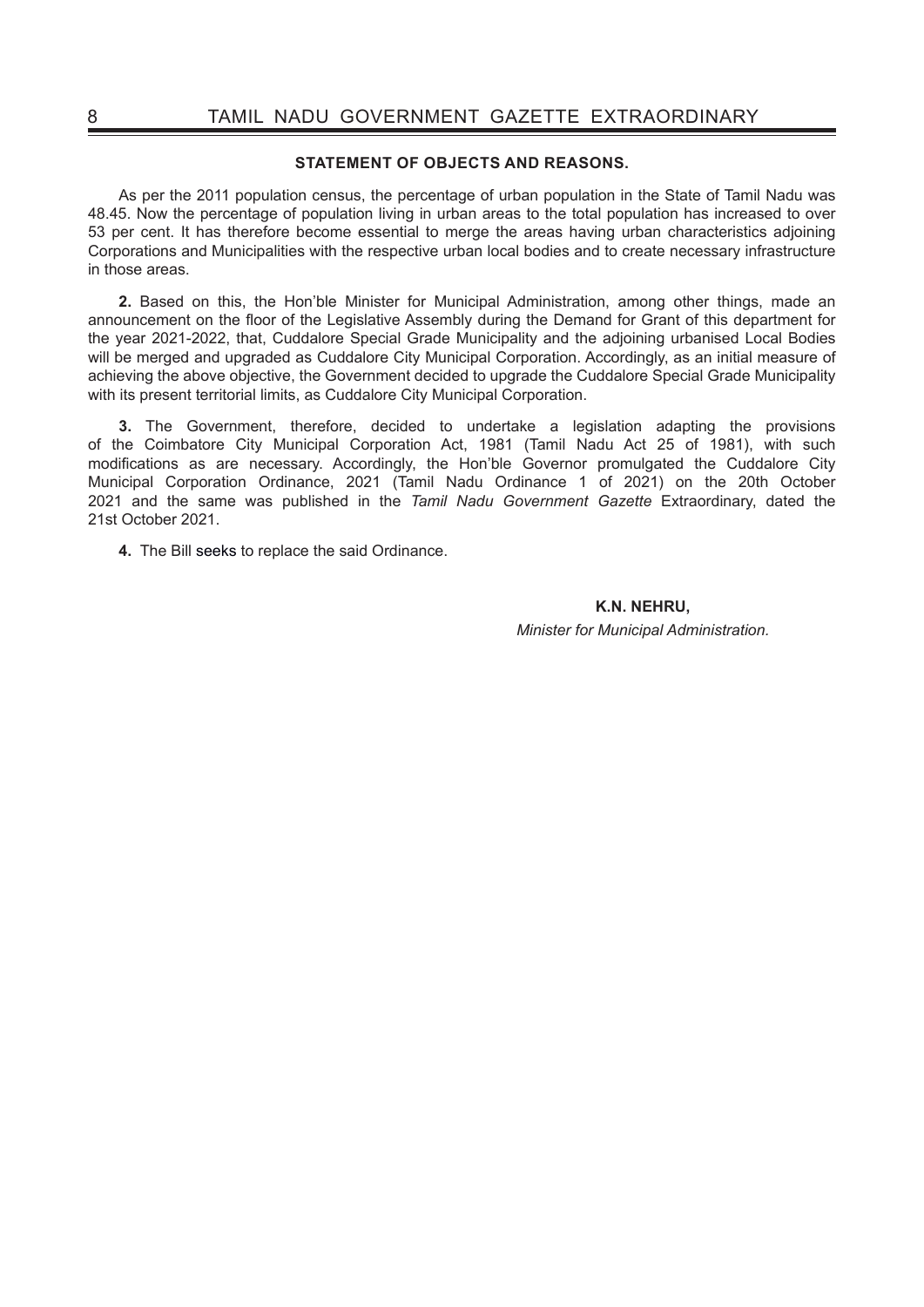## **STATEMENT UNDER RULE 168 OF THE TAMIL NADU LEGISLATIVE ASSEMBLY RULES EXPLAINING THE CIRCUMSTANCES WHICH NECESSITATED THE PROMULGATION OF THE CUDDALORE CITY MUNICIPAL CORPORATION ORDINANCE, 2021 (TAMIL NADU ORDINANCE 1 OF 2021).**

As per the 2011 population census, the percentage of urban population in the State of Tamil Nadu was 48.45. Now the percentage of population living in urban areas to the total population has increased to over 53 per cent. It has therefore become essential to merge the areas having urban characteristics adjoining Corporations and Municipalities with the respective urban local bodies and to create necessary infrastructure in those areas.

**2.** Based on this, the Hon'ble Minister for Municipal Administration, among other things, made an announcement on the floor of the Legislative Assembly during the Demand for Grant of this department for the year 2021-2022, that, Cuddalore Special Grade Municipality and the adjoining urbanised Local Bodies will be merged and upgraded as Cuddalore City Municipal Corporation. Accordingly, as an initial measure of achieving the above objective, the Government decided to upgrade the Cuddalore Special Grade Municipality with its present territorial limits, as Cuddalore City Municipal Corporation.

**3.** The Government, therefore, decided to undertake a legislation adapting the provisions of the Coimbatore City Municipal Corporation Act, 1981 (Tamil Nadu Act 25 of 1981), with such modifications as are necessary.

**4.** As the Legislative Assembly of the State was not in session at that time, it became necessary to promulgate an Ordinance to give effect to the above decision. Accordingly, the Cuddalore City Municipal Corporation Ordinance, 2021 (Tamil Nadu Ordinance 1 of 2021) was promulgated by the Hon'ble Governor on the 20th October 2021 and the same was published in the *Tamil Nadu Government Gazette* Extraordinary, dated the 21st October 2021.

> **K.N. NEHRU,** *Minister for Municipal Administration.*